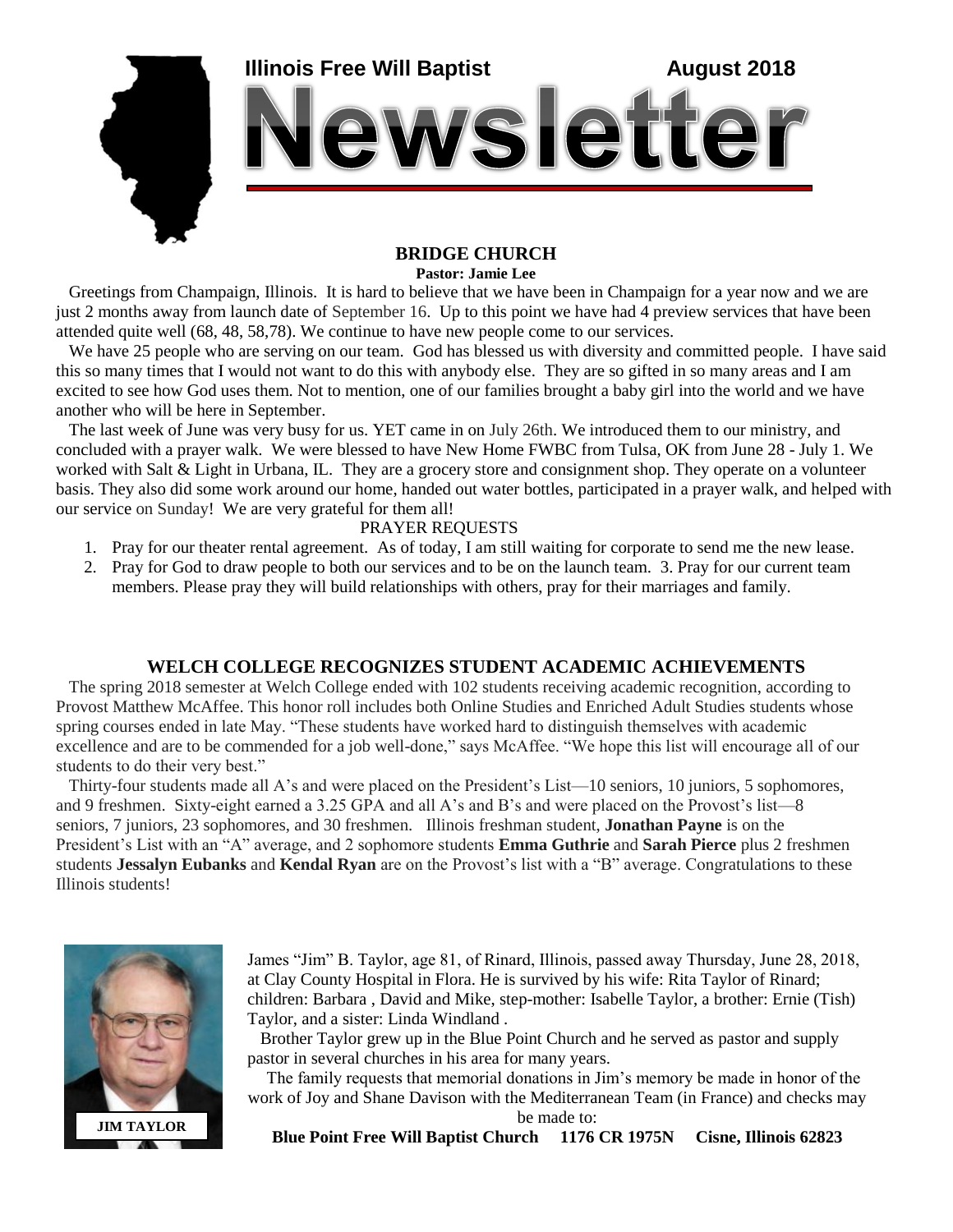#### **CONNECT CHURCH**

#### **Pastor: Dan Smith Reporter: Shirley Brown**

 Greetings from connect church! June has been busy with graduations, Father's Day, and the beginning of our monthly Summer Barbecues. Father's Day was celebrated with Donuts with Dad on June 17 from 8:30 - 9:45 am, followed by church services and altar responses. Names of Dads were selected from a basket and the lucky winners received a restaurant gift card. A short business meeting was held on June 24th, followed by our first Summer BBQ/ Potluck. It was well attended and all enjoyed fellowshipping together. The Holy Spirit has been moving here and we have seen many coming to the altar following heart-changing messages from our Pastor. While attendance may be down, the Spirit is UP!!

Vacation Bible school begins on July  $30<sup>th</sup>$  and run through August  $3<sup>rd</sup>$ , with a big blow-out celebration for VBS families, friends, church members, and the community at large on Sunday, August  $5<sup>th</sup>$ . The theme for this year's VBS is "Rolling River Rampage", and volunteers are signed up and ready to go! We expect the Holy Spirit to move in a mighty way, souls to be saved and lives to be changed as a result of this year VBS!! On August  $9<sup>th</sup>$ , we are planning another outreach project. We will be distributing gently used clothing and laundry detergent to the South Roxana community. This will be reported in our next article.

 *"For whosoever shall call upon the name of the Lord shall be saved." - Romans 10:13*

#### **NEW HOPE CHURCH**

#### **Pastor: Craig Smith Reporter: Jackie Capps**

We like everyone else have had a busy month. On Father's Day, our men were each given a patriotic handkerchief which had homemade chocolate chip cookies wrapped inside. Rhonda McLearin, Lucille Smith, and Kaitlyn Catron took Rice Krispies to Camp Hope and worked in the kitchen on July 3rd.

 A surprise 50th birthday party was held for Brother Craig and Sister Marcella. On June 24th, after the evening service, a wheelchair was waiting for Brother Craig, and a walker for Sister Marcella. The table, where the cake was, had old-dirty-broken John Deere toys. Our pastor uses John Deere equipment and his wife works at a John Deere parts store. We do appreciate our pastor and his family and wanted to help them celebrate their special birthday. Several from the church attended the wedding of Michaela Smith to Charlton Greathouse. Michaela is our pastor's oldest daughter. "*We then as workers together with him..".- II Corinthians 6:1*

#### **FIRST CHURCH BENTON**

#### **Pastor: Phillip Kennedy Reporter: Barbara Spencer**

 We got the hot weather alright. We were afraid we wouldn't have church one weekend after that side of town was out of power for four days. Thanks to God and Ameren, they got the power on just after 8:00 p.m. on Saturday night and we had church. Not like the old days when you could open windows and stir the hot air around with "funeral home" fans.

 We had several men of God filling the pulpit for us during our interval. Thanks to Brother Jim Beatty who was available when we needed him and for being with us and with the Victory Boys on our Anniversary Sunday. Brother Kent Dunford came when we needed him. We selected a new pastor, Phillip Kennedy and his first Sunday was July 1. His family hasn't been able to move in to the parsonage until July 19 because of some needed work being done. Each young man in the family picked out the color he wanted in his room. Thanks to all of the men (and ladies) who worked there during this time.

 The Portells were with us and both talked about their ministry in Taiwan. They will be attending the National and Dana will stay a while longer to get McGuire settled in his first year at Trevecca Nazarene University. We are proud of our young people. Zeb and Delaney bring a lot of music to the church and he operates the sound system. They also have been very busy with a play about the Beauty and the Beast. Stuart Thomas is our Sunday School Superintendent and he keeps the lawn mowed at the parsonage. Dara MacDonald had been our janitor for over a year and also helped paint the boys rooms at the parsonage.

We have many different events planned during the next couple of months. Anyone is welcome to join us. The first will be A day & B day after evening services on July 29 when we celebrate birthdays and anniversaries that month. We have many names on our prayer list and ask you to join us in praying for them. Gary Cook is still recuperating, Sister Mary is the same. Brother Charles Dunford had surgery and recuperating. Barbara Combs is recuperating after extensive surgery. There are just too many others to name, so would you join us in saying - I pray for all the ones on the Prayer List. We prayerfully thank God in helping us find Brother Phillip Kennedy to be our new pastor.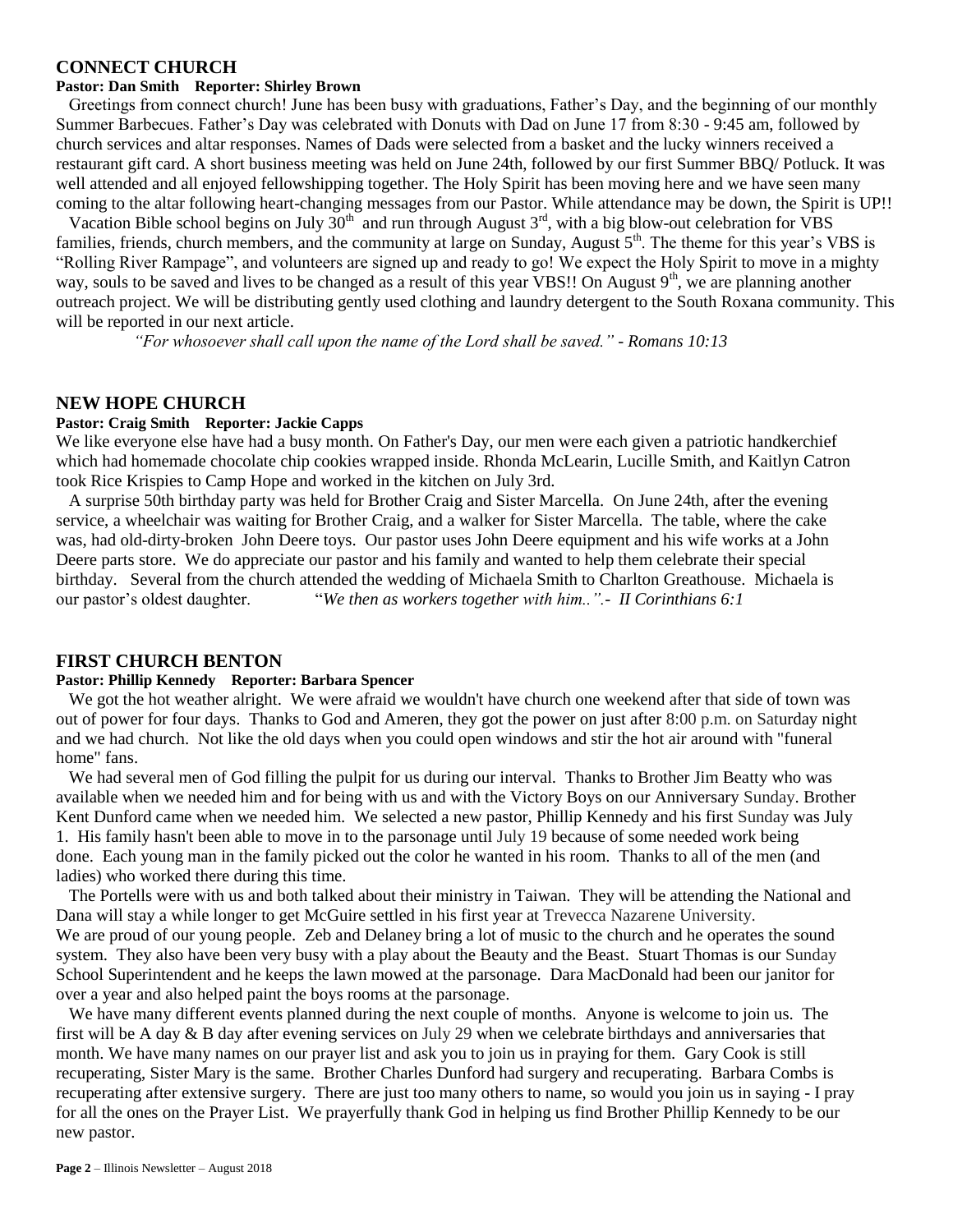## **WALTONVILLE CHURCH**

#### **Pastor: Harrel Hungate Reporter: Maxine Hicks**

 We will have a one-day Vacation Bible School on Saturday, August 11. It will begin at 9 AM. The theme will be *"Shipwrecked: Rescued by Jesus."* Brother Curtis Smith, and his wife, Emily from Harmony Church will be the leaders. They will also bring some helpers from their church with them. Pray for us as we endeavor to reach the city of Waltonville and the surrounding community for Christ.

## **HARMONY CHURCH**

### **Pastor: Curtis Smith Reporter: Jennifer Cook**

 I love the warmth of summer and the bright sunshine that gives us warmth and joy. Our love for the Savior should be like the sun, radiating its rays of joy and love and peace to those around us so that the Light that lives within us will pierce the darkness around us and draw people to Christ!

 Harmony hosted VBS on June 25-June 29th. The theme was Shipwrecked. We had a very good turnout of approximately 60 kids. Jennifer Meacham and Cody Alstat did an amazing job decorating the church for VBS! Thanks for all your dedication and hard work in serving the Lord and the youth. Also, thank you to all the workers who volunteered sacrificed their time and shared the love of Christ to make this a special time for the youth.

 Brother Rick Thompson went home to be with our Lord and Savior June 26th. He was a beloved part of Harmony's family, a dedicated and faithful servant of Christ. Harmony's love and prayers go out to Sherri and the family. What peace and comfort to know he is in the presence of the Almighty God, worshiping and praising our Lord and Savior!

 Harmony will host a talent night, Sunday July 15th , during the evening service. We pray that those participating will find a boldness in sharing their gifts God has given them and that God will receive the glory in everything that is presented. Let us give praise to the only One who is worthy to be praised! Please pray for our new youth outreach team! August 5th a group of young adults and chaperons will be going to Bridge Church in Champaign to assist with youth and various ministries in the church. Also, on August 11th they will go to Waltonville Church to assist them in hosting a VBS program. God is truly using these young adults in a mighty way!

*"But if we walk in the light as He is in the light, we have fellowship with one another, and the blood of Jesus Christ His Son cleanses us from all sin." ~ 1 John 1:7*

## **ARNOLD VIEW CHURCH**

#### **Pastor: Ivan Ryan Reporter: Buddy Parks**

 Average Sunday School attendance during June was 88. Phyllis Liska, 78, passed away on June 4. She was Robyn Finley's sister. Dean Newell, 66, died on June 23. Rick Thompson, 71, passed away on June 26. Condolences to these families. Bradley Wilson and Taylor Reynolds were married on June 9. Congratulations. Alan Thomas brought a challenging message about thankfulness on June 10. Kandace Jennings attended Leadership Camp and Senior Camp. Camden Doss, Cameron Hankey, Lily Harris, Noah Lannom, Josh Loyd and Josie Tanner attended Jr. High Camp. The Women Active for Christ meeting was held on June 13. A love offering was received for Jason and Roxanne Ferguson. Christa Parks joined our church on June 17. Each father received a gift on Father's Day. Allie Jane Dwyer, Luci Dwyer, Ethan Harris, Skye Mausey and Lana Orrill attended Junior Camp. We had a Spaghetti Dinner Fundraiser for our Youth Fund on June 24. Kennady Thompson, Taylor Thompson, Miracle Jennings and River Doss attended Freshman/Sophomore Camp.

*"The counsel of the Lord standeth for ever, the thoughts of his heart to all generations." - Psalm33:11*

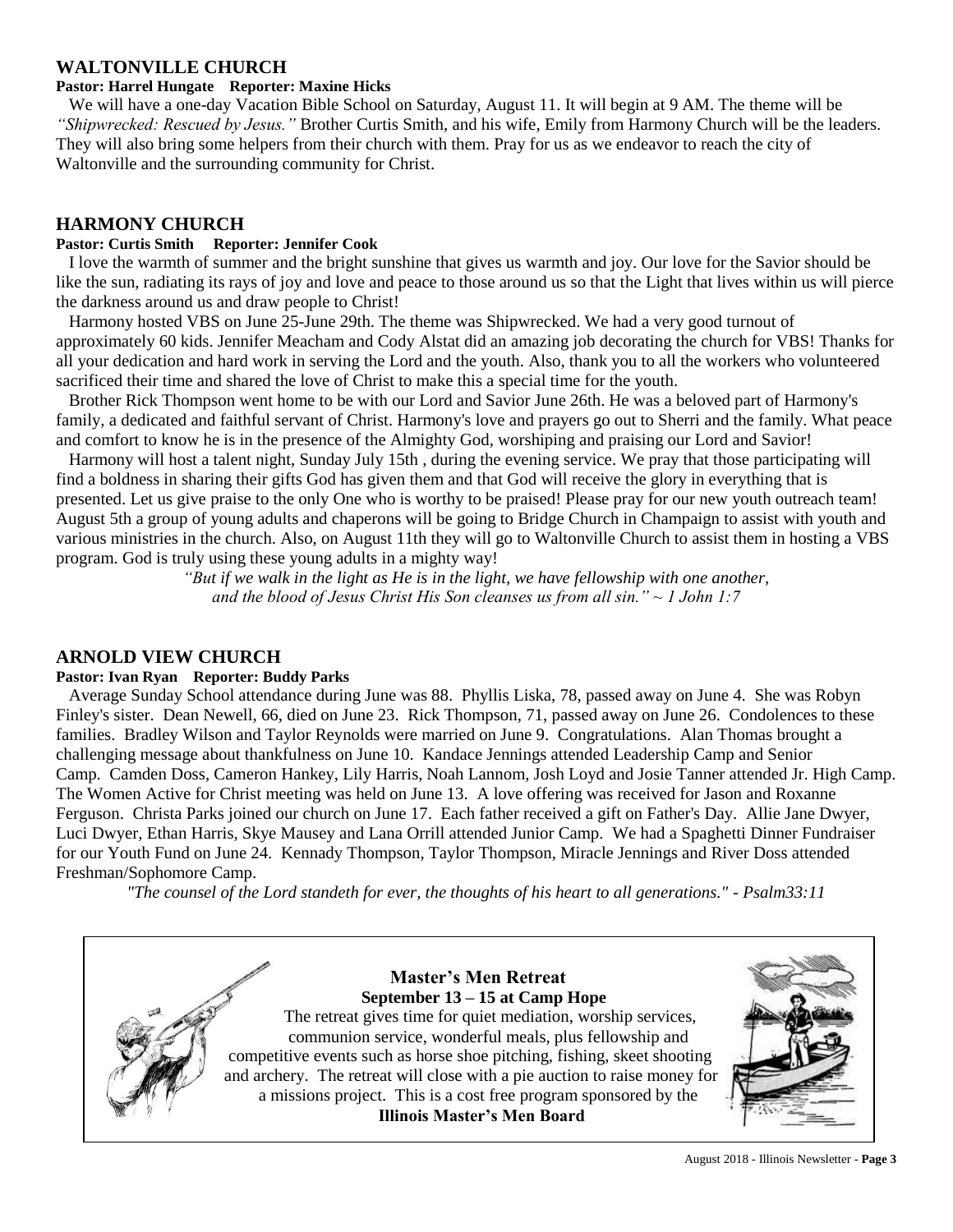## **HAZEL DELL CHURCH**

#### **Pastor: Larry Clyatt Reporter: Diana Kirk**

All fathers in attendance on Father's Day were recognized and given shop towels as a token of appreciation.

On June 18<sup>th</sup> we were responsible for food pick-up and delivery to the Sesser-Valier Food Pantry. Thank you to the men who assisted with this project.

 The Men's Prayer Group met for their monthly breakfast and devotion on Sunday, July 1st. There were 11 present and Brother Brian Gibson gave the devotion.

Thank you to Cindy Davey and Diana Kirk for assisting in the kitchen at Camp Hope on Monday, July  $2^{nd}$ . Our church provided fruit for the lunch period.

 Thank you to the ones from our church who have been assisting with the Summer Lunch Program on Wednesdays at the City Park.

Brother Jim LeVault invited the church to enjoy cake and ice cream following the evening service on July 15<sup>th</sup>, in celebration of his  $80<sup>th</sup>$  birthday and his grandson Walker's  $6<sup>th</sup>$  birthday. A great time of fellowship was enjoyed by all.

Be in prayer for our Annual Hazel Dell Men's Rally to be held on August  $2<sup>nd</sup>$ .

 Please continue to pray for our shut-ins: Gearald Hamilton, Frances McNeal, Wilma Cockrum and Helen Galloway. Also, remember in prayer Sister Donna Rice who is recovering from surgery and Sister Donna Harrison who is experiencing some health issues. *"Blessed is the nation whose God is Lord…" Psalm 33:12*

## **PITTSBURG CHURCH**

#### **Pastor: Eddie Donelson Pastor: Keith McDannel Reporter: Hollie Utley**

 Greetings from Pittsburg! We are so thankful to report that our youth group had safe travels and an outstanding time in Nashville, TN for their mission trip last month! Many lives were touched and we can't wait to hear their favorite memories from their week there at the upcoming 'Youth Sunday' service!

 As this is being written, we are getting ready to open the doors for as many as the Father would send our way at Vacation Bible School. This year's theme is "*Shipwrecked: Rescued by Jesus*." We are excited to teach the kids that God is here for us, no matter where we go or how we feel! Praying for lives to be forever changed that week and the Holy Spirit to flood all in attendance. I will report next month about VBS 2018!

We are looking forward to host our annual Back 2 School Bash on August 1! Dental Safari will be here giving dental exams and we will be giving away free school supplies, haircuts, prizes, and more. This outreach is always a great way to

love on the community that surrounds us. We are praying for the upcoming school year. Join us as we pray for the students, teachers, parents and all involved in the school systems. Praying for safety, good health and a productive year! *"There Ain't Nothin' Gonna Steal Our Joy, in 2018" ...and no one can rob you of that joy. John 16:22*

#### **JOHNSTON CITY CHURCH**

#### **Pastor: Keith Fletcher Reporter: Reba Ritter**

 JC Kids' Lunch Bunch began June 4. We had great participation at the Community Carnival (our kick-off celebration) June 2. Our local police chief, our Lunch Bunch bus driver, and three pastors (Brother Keith, the Methodist pastor, and the pastor from the Church of God) spent time in the dunking booth. The kids really enjoyed making them get them wet and some of the adults did too, including our local mayor who dropped the police chief in the tank! We thank the other churches and organizations that helped with the carnival and who support Lunch Bunch throughout the summer. The New Life Drama Company will join us the last week of Lunch Bunch (July 30-Aug. 3) to help with our first-ever Drama & Music Mini-Camp. Students in elementary, middle school, and high school may sign up for afternoon sessions with NLDC to prepare for a closing program Friday evening. Application forms are available online (www.jcity.church). This program is free to all participants. If you know students who may be interested, please pass along this information. You do not have to live in Johnston City to come. Any student elementary through high school age may sign up

 Our church will host the quarterly meeting of the South Central Illinois Association of Free Will Baptists, Saturday, August 4, 9:00 am. The New Life Drama Company will lead the worship service after our church serves brunch to our guests. The meeting begins at 9:00. You don't have to be a delegate or even from our quarterly to attend as the entire meeting is open to all.

About a dozen of our students went to Camp Hope this summer during Junior High week and Junior week (5-6 grade).

*"For the Son of Man will come in the glory of His Father with His angels, and then He will reward each according to his works"* - Matthew 16:27 NKJV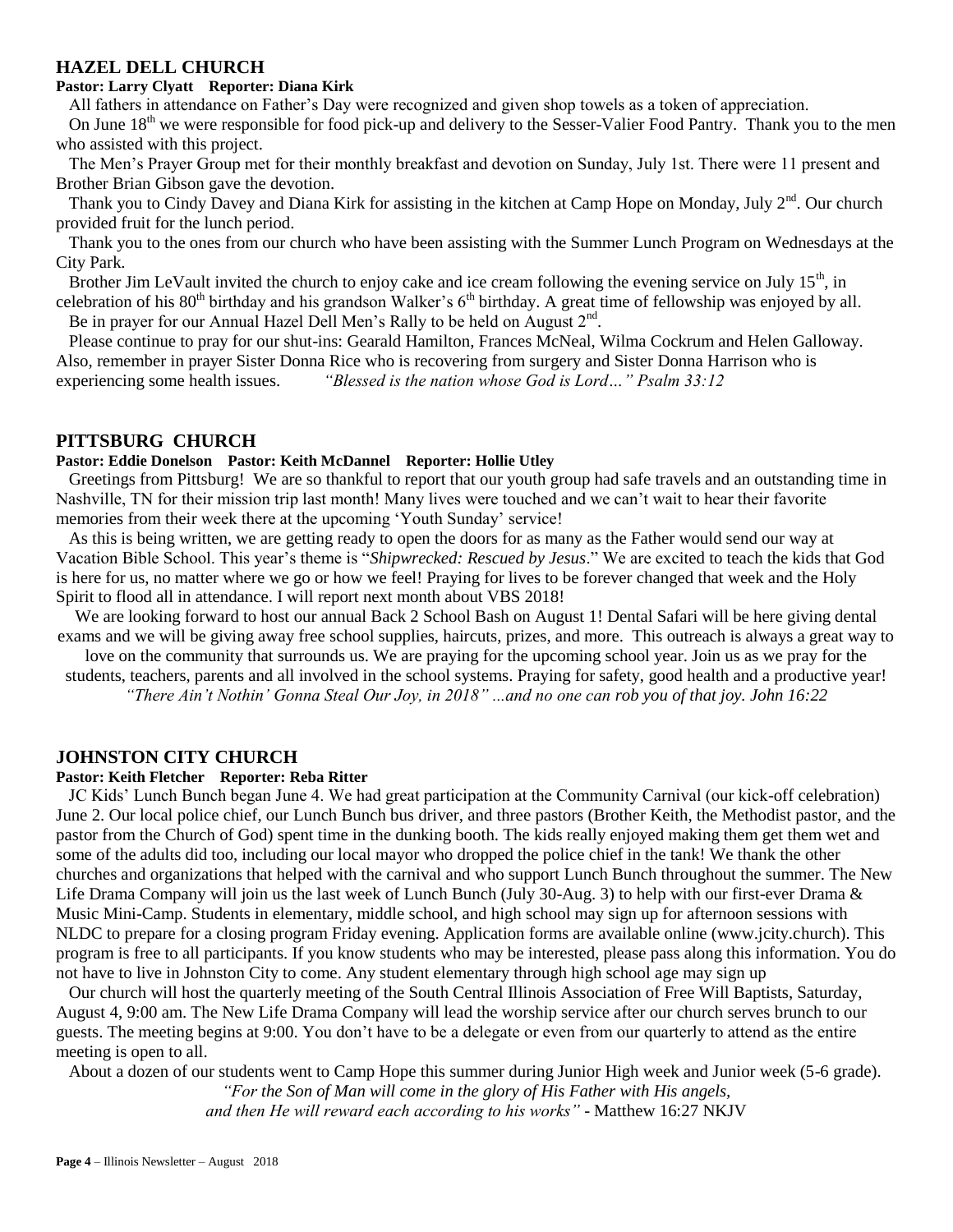## **BLUE POINT CHURCH**

#### **Pastor: Ernie Lewis Reporter: Suzanne Lewis**

 During the past month we have lost two of our most faithful men. J. D. Williamson and Galen Conard both passed away and their funerals were held at the church in June. Galen served as a trustee for over forty years.

 Two missionary families have been with us on Sunday mornings to share about their ministries. Rusty and Brenda Carney of Japan visited us in June to tell about their work on the northern island of Japan. Craig and Sarah Portell came in July to share about their work with ELIC in Mongolia at the language center in Ulgii. Ellie Hill and Harrison Walker have returned from their respective E-TEAM trips and we look forward to hearing their reports. Ellie worked with refugees in Nashville, Tennessee and Harrison went to France with a musical team. Jon Hill completed a mission trip to Bulgaria through CMP (College Missions Program).

We have sent several more campers and workers to various weeks of camp at Camp Hope. We have also provided desserts and sent several kitchen workers for a second day. Brother Ernie served in Primary Camp as a counselor and Suzanne worked in the kitchen.

Through the summer months we have been thoroughly enjoying our 2nd Annual Cornhole Tournament held on Sunday evenings after the service. Our crowds have been good; both for those participating and for those watching. Snacks have been served each week.

## **FIRST CHURCH MOUNT VERNON**

#### **Pastor: David Shores**

 Our church began the month of July with a "God and Country" featuring patriot songs and a message based on Proverbs 14:34. We had three young men who served as counselors at Camp Hope during the month and we are in the process of building up our Sunday School.

 The church has added two men to serve on the Board of Deacons: Brother Robert Polston and Brother Adrian Smith assumed their duties July  $15<sup>th</sup>$ . On that same Sunday morning, we had three adults to come forward and unite with the church. We are excited to see the willingness of new members ready to volunteer their time to work through this congregation.

We are trying to decide how we can best represent out church and the Lord when the city of Mount Vernon sponsors a Christian Family Day on August 25 in the downtown area of our city. We want to share the gospel with the people who will be present for the day's activities.

> *"Blessed is the nation whose God is the LORD; and the people whom he hath chosen for his own inheritance." – Psalm 33:12*

## **Attend the 2018 National Convention CONVENTION SERVICES TO BE STREAMED IN ENGLISH, SPANISH: ONLINE GIVING AVAILABLE**

 The Media Commission will host two sites for watching live convention services and giving online during the 2018 National Convention. Services will be streamed live at [www.nafwb.org/live.](http://www.nafwb.org/live) Links for services in both English and in Spanish will be available on the website.

Business reports given by departments and commissions will also be available for viewing. A digital version of the 2018 [Digest of Reports](http://nafwb.org/site/wp-content/uploads/2018/07/2018-Digest-of-Reports.pdf) can be viewed or downloaded on the NAFWB website.

 Online giving will be available at [www.nafwb.org/give,](http://nafwb.org/give/) through the Tithe.ly app, or by texting "GIVE" to 870.474.4004. Donations made through Tuesday, July 24, will help offset convention expenses. Donations made Wednesday, July 25, will be divided between International Missions

|                                         | "HOW GODLY WOMENLEAD"                                          |                                                   |
|-----------------------------------------|----------------------------------------------------------------|---------------------------------------------------|
| <b>Speakers:</b>                        | <b>Illinois Women's Retreat</b>                                | Surprises! Major food<br>and fun, Seminar, Music, |
| <b>Elizabeth Hodges</b><br>and          | Friday and Saturday, September 28-29, 2018                     | Drama Team Prayer Walk                            |
| <b>Sarah Malone</b>                     | Registration 5:00pm-5:30pmSupper 6:00                          |                                                   |
|                                         | Saturday Brunch 8:30amService 9:00am                           | \$25 suggested                                    |
| Bring your friends-<br>Ladies and Girls | <b>Benediction 11:45am</b><br><b>CAMP HOPE, EWING ILLINOIS</b> | Donation for speakers and<br>expenses             |

Aug ust 2018 - Illinois Newsletter - **Page 5**